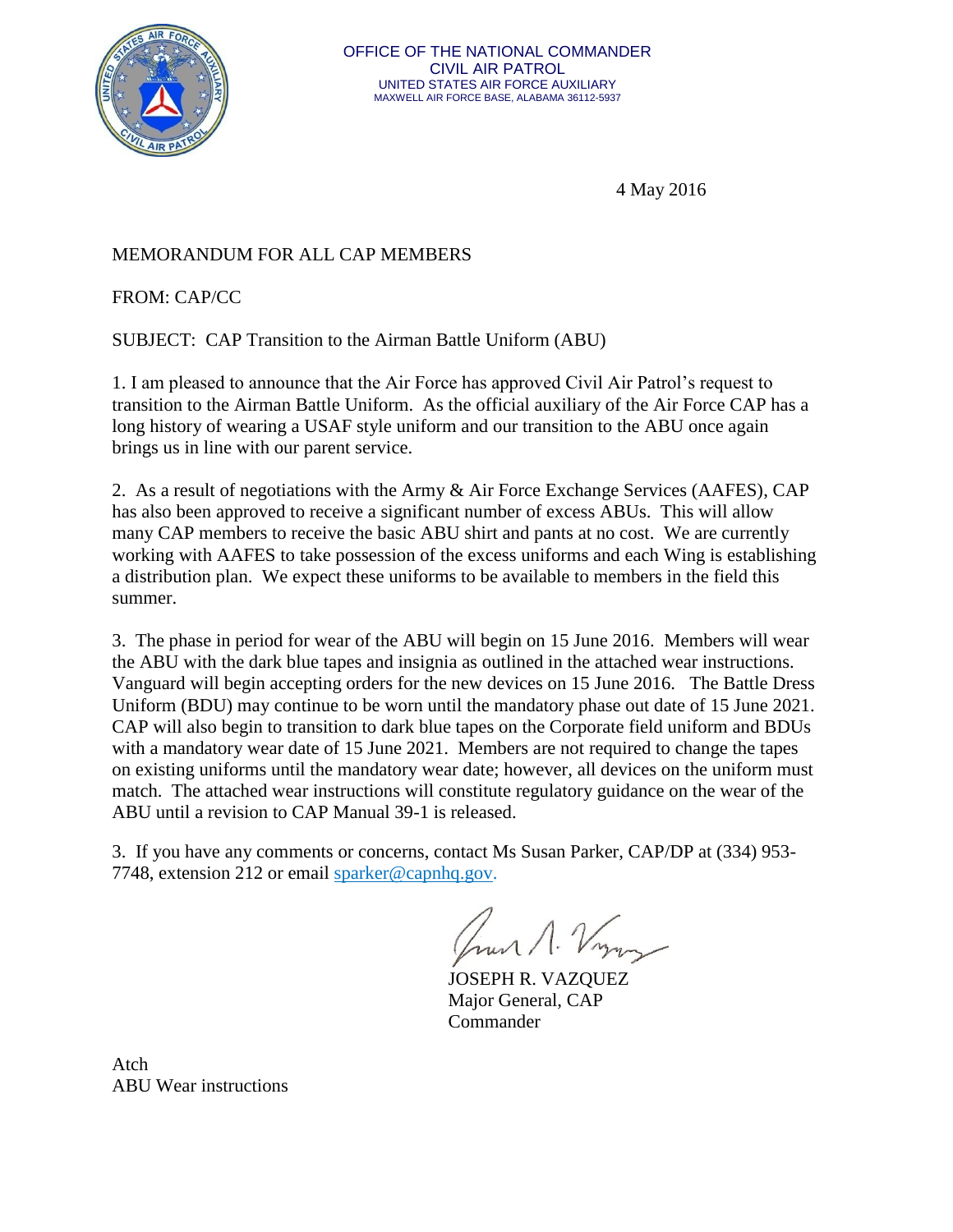### **Wear Instructions for the CAP Airman Battle Uniform (ABU)**

These instructions will be incorporated into the next revision of CAPM 39-1

**Airman Battle Uniform (ABU), Men's and Women's.** ABUs may be worn off base for short convenience stops and when eating at restaurants where people wear comparable civilian attire. Do not wear ABUs off base to eat in restaurants where most diners wear business attire or at establishments that operate primarily to serve alcohol. ABUs purchased through Army Air Force Exchange Stores (AAFES) Military Clothing Sales Stores (MCSS), or issued through Individual Equipment Elements or contract equivalent, are certified as fully compliant with all specifications. If personnel choose to use personal funds to purchase from non-AAFES suppliers, the uniform must be fully compliant. Females may wear the male version of the ABU. CAP members may wear either the 50% cotton/50% nylon ABU or the100% cotton ABU.

**ABU Coat (Shirt).** The ABU coat with button fastenings and an Air Force digitized tiger stripe print. The bottom of the ABU coat will rest at the hips. Pockets will be secured and items stowed in pockets will not be visible except pens stowed in the pen pocket on the sleeve. The top button of the ABU coat will not be fastened; however, all other buttons will be secured at all times. Commanders may authorize sleeves to be rolled up on the ABU coat; however, the cuffs will remain visible and the sleeve will rest at, or within 1 inch of, the forearm when the arm is bent at a 90-degree angle. Regardless as to whether the sleeves are rolled up or unrolled, the cuffs will remain visible at all times. The ABU coat may be removed in immediate work area as determined appropriate by local leadership, however, the ABU coat will be worn while interacting with customers/clients. When ABU coat is removed, t-shirt (as outlined below) will be worn.

#### **Rank Insignia.**

**Officer Rank Insignia.** Officers will wear light silver, or for 2<sup>nd</sup> Lt and Majors gold, embroidered rank insignia on dark blue cloth. General Officer rank will be centered, perpendicular to, and begin 1 inch from the bottom of the collar. General officers will wear 1 inch stars; General Officers unable to wear 1 inch stars will wear ¾ inch stars. Colonel rank will be centered, perpendicular to, and 1 inch from the bottom of the collar. Lieutenant Colonel and Major's rank will be centered 1 inch from the bottom of the collar with the stem parallel to the ground and pointing away from the wearer's neck. The long end of the Lieutenant and Captain bars will be centered 1 inch from the bottom of the collar.

**NCO Rank Insignia.** NCOs will wear rank on the sleeves, 4-inch full color light silver on dark blue CAP chevrons for men; 3 ½ inch or 4-inch full color, light silver on dark blue CAP chevrons for women. Chevrons will be centered on the outer arm halfway between the elbow and shoulder seam, when bent at a 90-degree angle. If sleeves are rolled up, chevrons do not need to be fully visible; however, rank must be distinguishable.

**Cadet Officer Rank Insignia.** Cadet Officers center regular size, full color insignia light silver on dark blue embroidered cloth sewn on the collar one inch from the front of the collar and centered. All light silver on dark blue insignia will have 1/8 inch of blue showing at the widest and tallest point of the insignia. Cadet Colonels and cadet Captains may wear miniature, embroidered insignia.

**Cadet Enlisted Rank Insignia:** Cadet NCOs and Airmen wear metal chevrons on both sides of the collar. Insignia is 1 inch from and parallel to the front of the collar and centered. Cadet Airmen Basic wear no collar insignia.

**Accoutrements.** The total number of badges and patches worn will not exceed five. The Commander Insignia, rank insignia, cloth name tape, and "Civil Air Patrol" tape do not count against this total.

**Nametapes.** Nametapes will be light silver on dark blue block lettering. The nametapes will be worn immediately above the upper ABU coat pockets. Cut off or fold tapes to match pocket width. The "Civil Air Patrol" nametape will be worn above the upper ABU pocket on the wearer's left. The last name nametape will be worn above the upper ABU pocket on the wearer's right.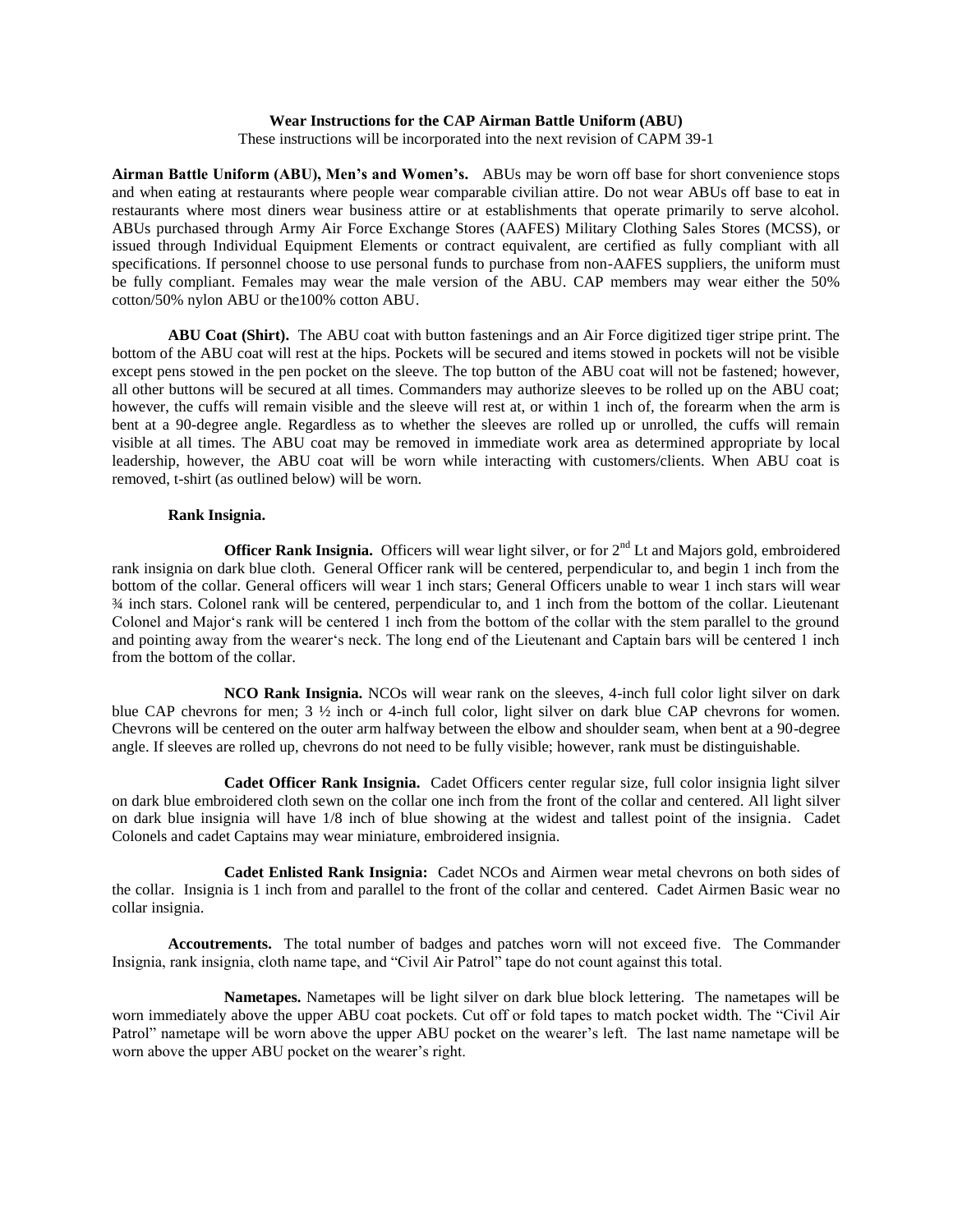Left Sleeve. One full color, wing/region/national patch may be sewn to the coat on the left sleeve  $\frac{1}{2}$  inch below the shoulder seam reflecting the individual's current unit of assignment. Wing Commanders may make wear of the wing patch mandatory for members of their wings.

Left Breast Pocket. One full color patch may be worn as authorized by Attachment 6 sewn to the shirt centered on the lower portion of the left breast pocket between left and right edges and bottom of flap and pocket of ABU shirt.

**Right Breast Pocket.** One full color patch may be worn as authorized by Attachment 6 sewn to the shirt centered on the lower portion of the right breast pocket between left and right edges and bottom of flap and pocket of ABU shirt.

**Aviation and Occupational Badges.** Two Aviation or Occupational badges embroidered in silver on dark blue may be worn sewn to the shirt  $\frac{1}{2}$  inch above the "Civil Air Patrol tape over the left breast pocket. The second badge will be centered  $\frac{1}{2}$  inch above the first badge. Chaplain and CAP aviation badges are mandatory and will always be worn in the highest position. Not more than a combined total of two of these badges will be worn on the wearer's left. When more than one CAP aviation badge is authorized, only one will be worn. If a military aviation badge (aeronautical, space or cyberspace) is worn, it will be worn in the second position. If chaplain badge is worn, it is worn in the higher position. Parachutist wings are optional; however, when worn will be placed above an occupational badge or below a chaplain, aeronautical, space or cyberspace badge. Occupational badges (excluding chaplain) are optional. All light silver on dark blue insignia will have 1/8 inch of blue showing at the widest and tallest point of the insignia.

**CAP Command Insignia.** Wear of this badge is optional for members holding the grade of Lieutenant Colonel and below. If worn, current commanders will wear the embroidered light silver on dark blue insignia sewn to the shirt ½ inch above the name tape over the right pocket. Past commanders will wear the same insignia sewn ½ inch below the name tape on the flap of the right breast pocket. All light silver on dark blue insignia will have 1/8 inch of blue showing at the widest and tallest point of the insignia

**T-Shirt** – A standard Desert Tan short or long sleeved t-shirt will be worn under the ABU coat. Unit commanders may prescribe unit designation emblems, subject to the approval of the wing commander, not to exceed 5 inches in diameter, in cloth or silk screen, worn on the left side of chest. Neither unit designation emblems or commercial logos will be visible when wearing the ABU coat (shirt). Tan turtlenecks may also be authorized; thermal undergarments may be desert sand, white or cream colored and are authorized for wear as weather conditions warrant. T-shirts and turtlenecks will not have pockets and all must be tucked into the trousers

**Trousers.** Trousers will be with button fastenings and an Air Force digitized tiger stripe print. The trouser waistband will rest on the member's waist. Pockets will be secured and items stowed in pockets will not be visible except pens stowed in the pen pocket. Tucking the ABU trouser into the boot is optional. Whether tucked in or bloused, the trouser must be evenly bloused (gathered in and draped loosely) over the top of the combat boot and must present a bloused appearance.

**Belt.** A standard Desert Tan belt will be worn.

**Footwear.** Black combat boots.

**Headgear.** The ABU cap is the only authorized headgear with this uniform. Headgear will be worn outdoors at all times, unless in a designated "no hat" area. Senior member officers will wear light silver, or for 2<sup>nd</sup> Lt and Majors gold, embroidered rank insignia on dark blue cloth centered on the front of the cap. Cadet officers will wear embroidered grade insignia on dark blue cloth centered on the front of the cap.

**Optional Undergarments.** Optional undergarments are worn in addition to the t-shirt/turtleneck.

**Sleep Shirt.** The sleep shirt may be worn under the ABU coat. The sleep shirt will not be worn as an outer garment. The sleep shirt will not be visible under the ABU coat except at the neck. The sleep shirt will be a solid color; colors authorized are green or sand.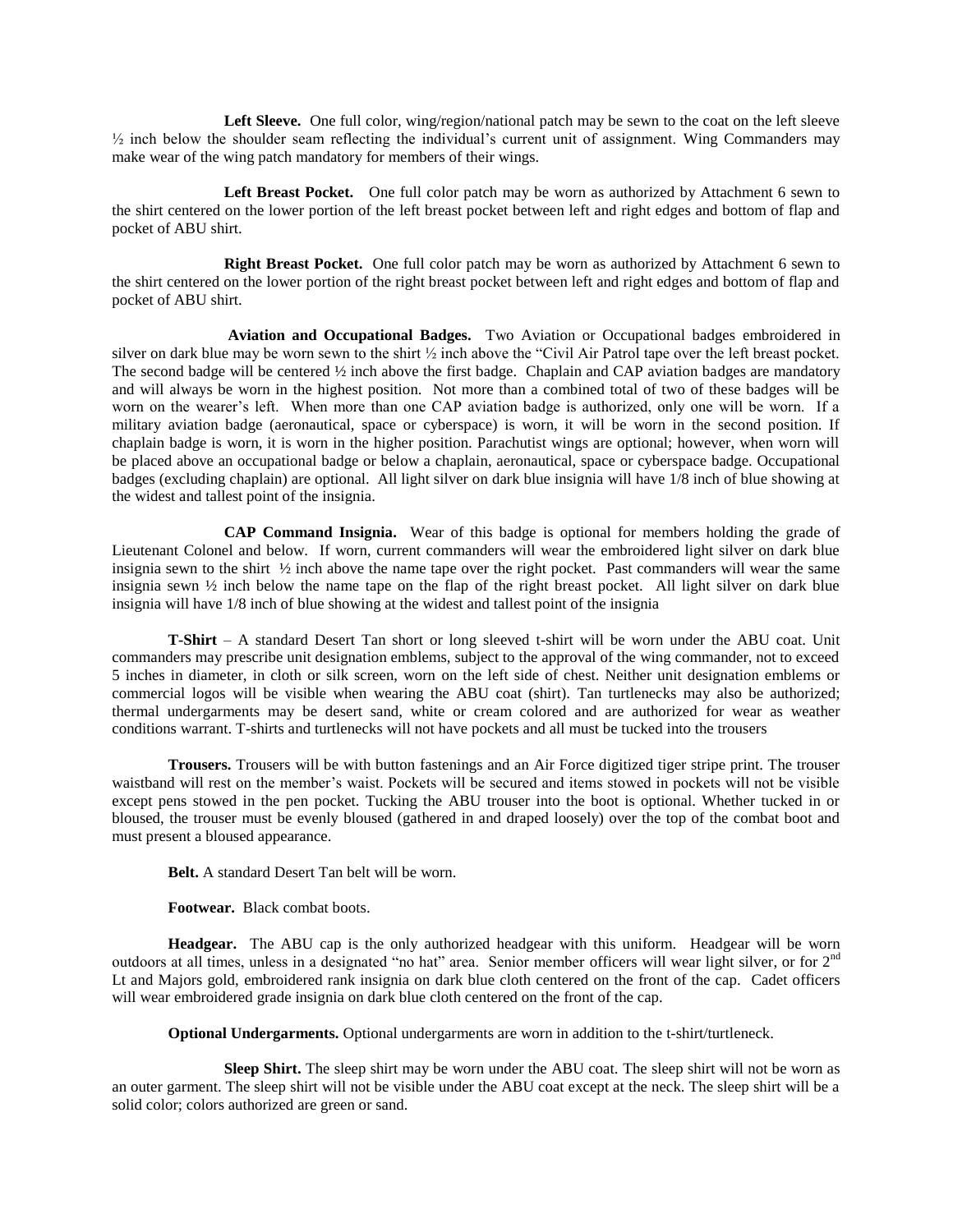**Thermal Underwear.** Desert sand, cream, or white thermal underwear may be worn under the ABU. Thermal underwear will not be worn as an outer garment. Thermal underwear will not be visible under the ABU trouser and coat except at the neck.

**Outer Garments.** Authorized outer garments are the AF green fleece jacket or the ABU gortex parka. Outer garments will only be worn outdoors.

**Cold Weather Accessories.** Cold weather accessories will only be worn when wearing authorized outer garments (Exception: gloves worn solely with ABUs). With the exception of functional items, cold weather accessories are only worn while outdoors.



OFFICER NCO